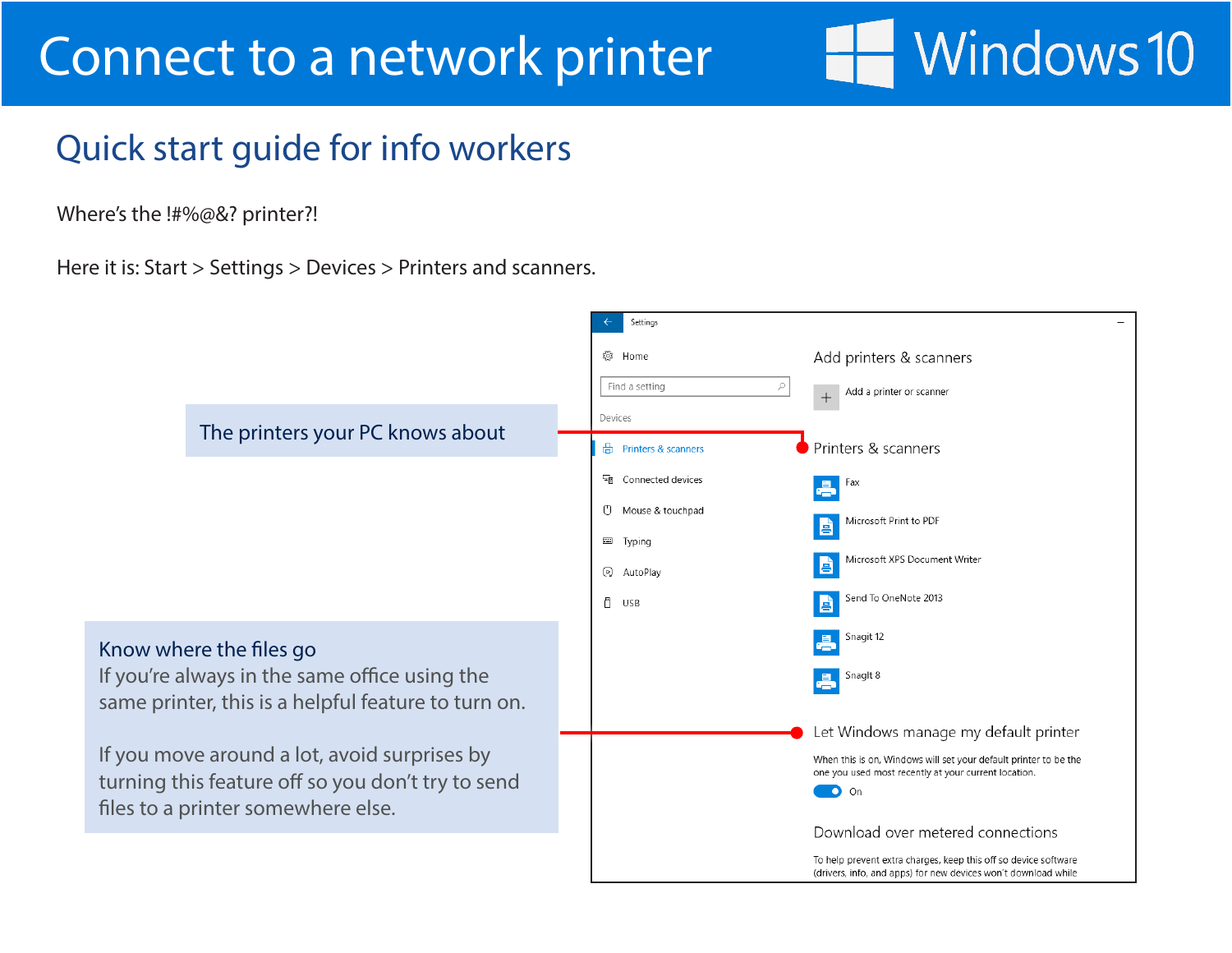#### What if the printer you want isn't listed?

Let's walk through the options.

|                                                                                                                       | Settings                 |                                      |
|-----------------------------------------------------------------------------------------------------------------------|--------------------------|--------------------------------------|
|                                                                                                                       | 發 Home                   | Add printers & scanners              |
| 1. Select this $+$                                                                                                    | Find a setting<br>₽      | Add a printer or scanner             |
| We'll search your network                                                                                             | Devices                  |                                      |
| for more printers.                                                                                                    | Printers & scanners<br>咼 | Printers & scanners                  |
|                                                                                                                       | 도함<br>Connected devices  | $\overline{F}$ Fax                   |
|                                                                                                                       |                          |                                      |
|                                                                                                                       | Settings                 |                                      |
|                                                                                                                       | స్త్రీ<br>Home           | Add printers & scanners              |
|                                                                                                                       | Find a setting           | ₽<br>Refresh<br>$\binom{1}{2}$       |
|                                                                                                                       | Devices                  | HPDB46BA (HP Officejet Pro 8100)     |
| 2. If the search comes back<br>empty, select this<br>You'll see some choices we'll<br>discuss for the next few pages. | 咼<br>Printers & scanners | Ink-jet printer                      |
|                                                                                                                       | 댴<br>Connected devices   | The printer that I want isn't listed |
|                                                                                                                       | O<br>Mouse & touchpad    | Printers & scanners                  |
|                                                                                                                       | Typing                   | Fax<br>⊟.                            |

Windows 10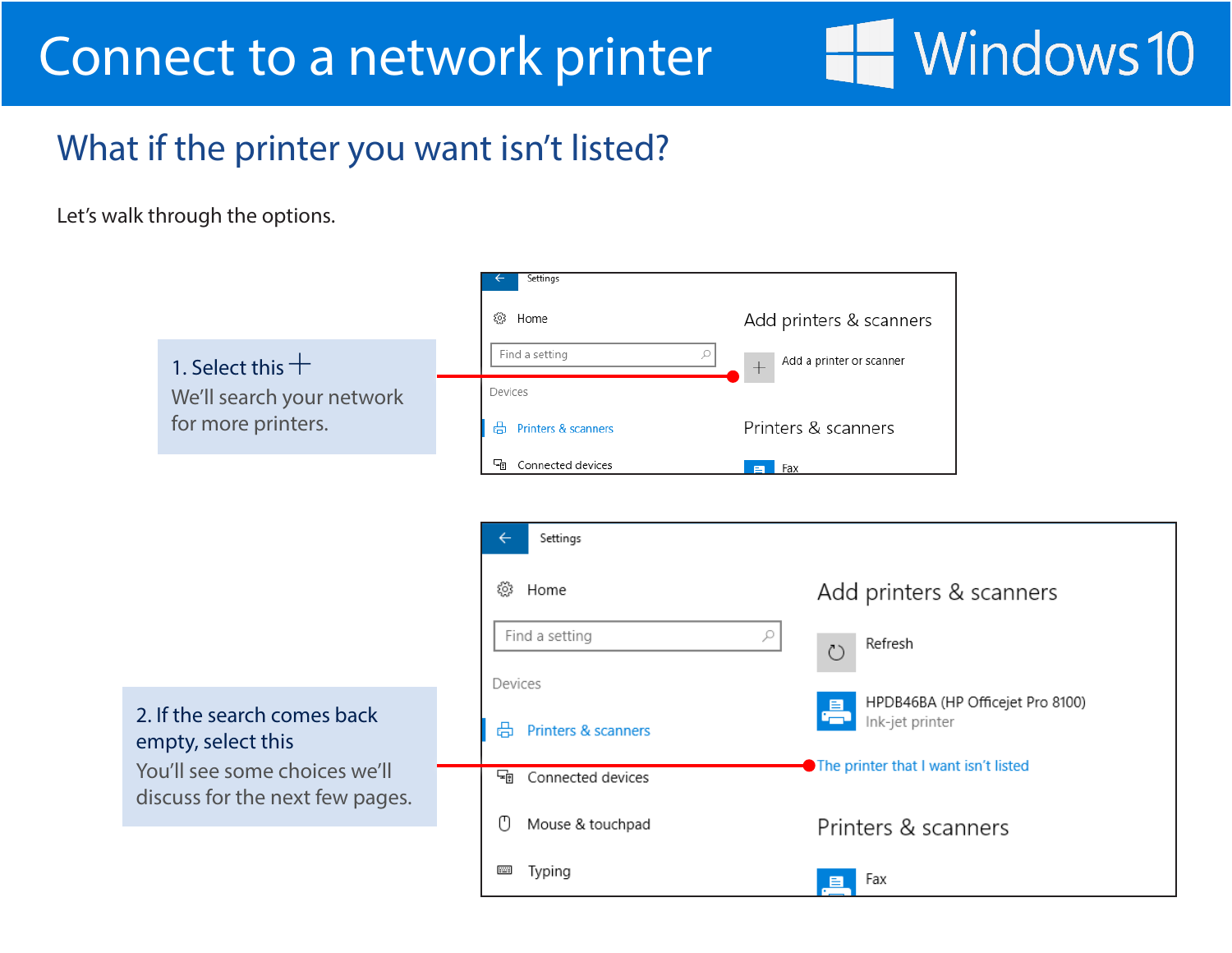# Windows 10

 $\times$ 

#### You've got a lot of options here

Which ones are the best for you can depend on the size of the business you're working for. If you work for a large corporation with thousands of people, it's likely that the printers are joined to the corporate network and, under normal conditions, you should've been able to find the one you want. So before trying anything else with the software, go check the physical printer to see if the power is on, it's warmed up, and ready to go by making a quick copy of something. If you're in a small or medium-sized business, you've probably already checked all that because it's not as far to walk. ;-)

When you're at the printer, see if its name (or maybe its IP address) is taped to it or pinned above it. Jot that down before you go back to your PC. When at your PC, do this:

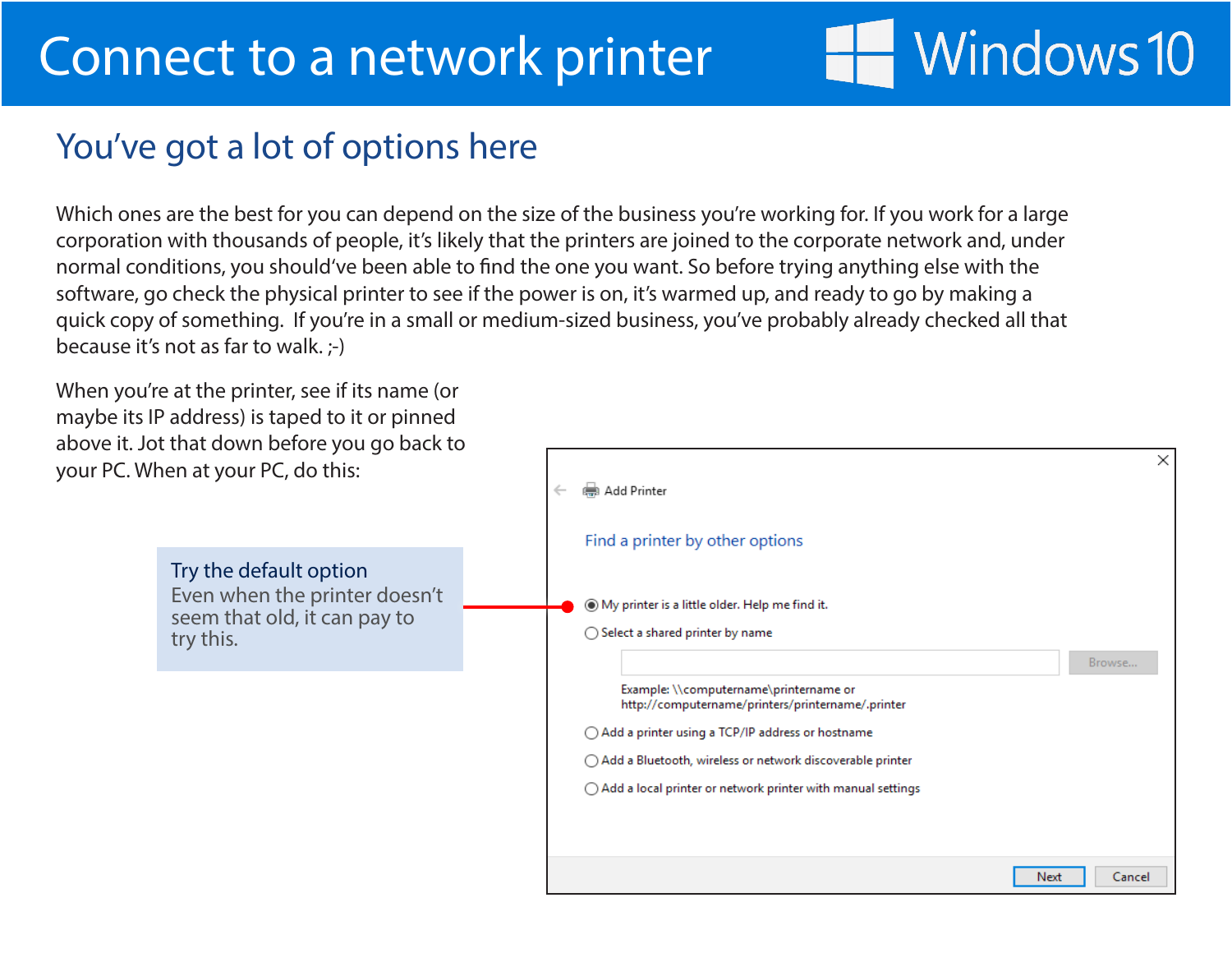If the default option came up empty and you're in a medium or large organization, you might be able to search for a printer based on your location. If you're in a small business in a single location, you probably won't see this option listed.



|                                | Find Printers                                                |                     |              | $\times$<br>□      |             | If you've got multiple floors,                       |
|--------------------------------|--------------------------------------------------------------|---------------------|--------------|--------------------|-------------|------------------------------------------------------|
|                                | File Edit View                                               |                     |              |                    |             | buildings, or cities, this can                       |
|                                | <b>Entire Directory</b><br>ln:<br>Printers Features Advanced |                     | $\checkmark$ | Browse<br>Find Now |             | help narrow your choices<br>and show you the name of |
| 3. To connect,<br>double-click | Name:<br>Location:<br>Model:                                 | USA/REDMOND, WA/50/ | Browse       | Stop<br>Clear All  | connect to. | the printer you're trying to                         |
| Or press and hold              |                                                              |                     |              | $\curvearrowleft$  |             |                                                      |
| the name of the                |                                                              |                     |              | <b>OK</b>          |             |                                                      |
| printer that appears           | Search results:                                              |                     |              |                    |             |                                                      |
| in this list.                  | Name                                                         | Location            | Model        | ۸                  |             |                                                      |
|                                |                                                              |                     |              |                    |             |                                                      |
|                                | 11 item(s) found                                             |                     |              |                    |             |                                                      |

2. Browse to see locations

Windows 10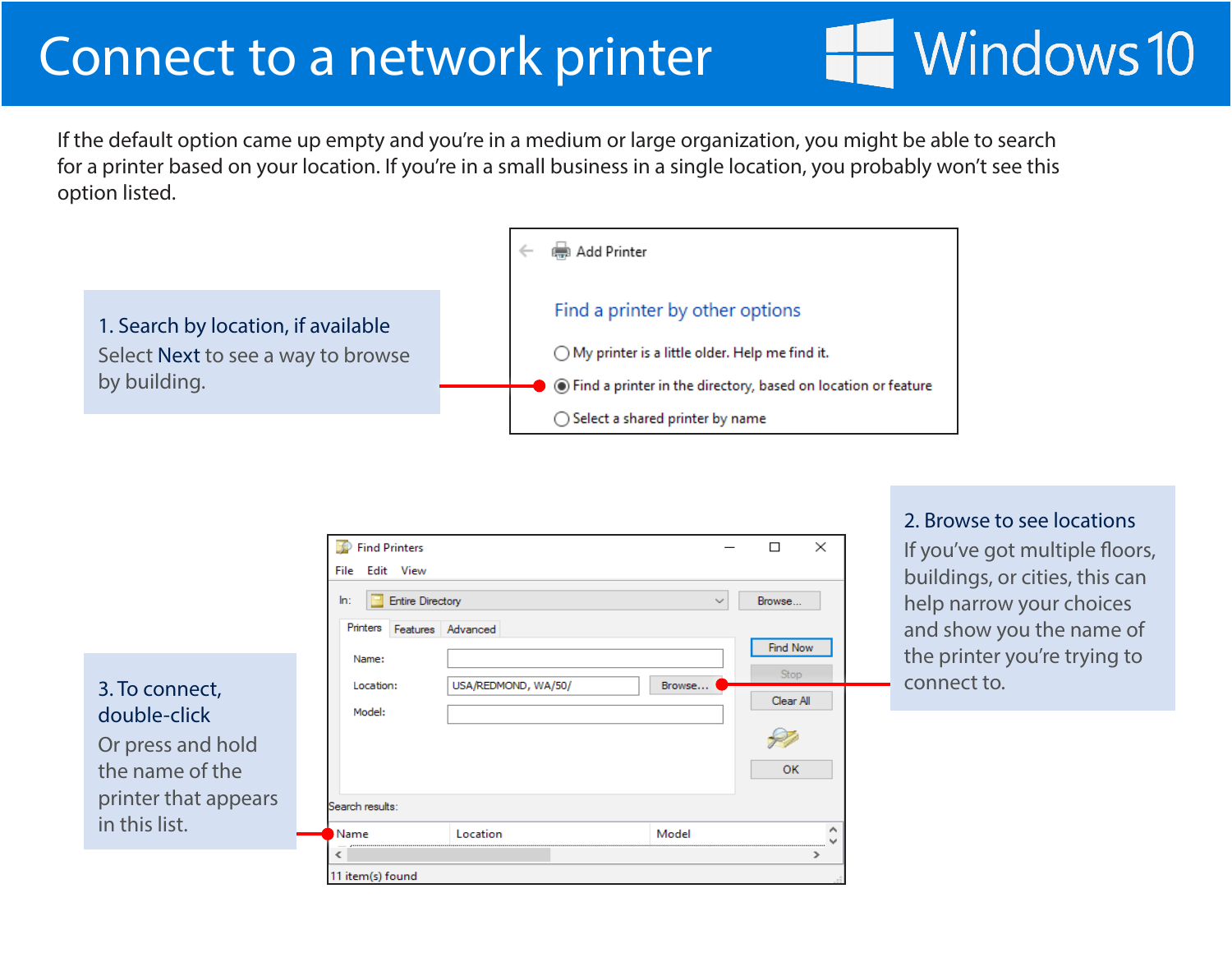If the default search didn't find the printer and you don't have the option to search by location, try searching for it by name.

Windows 10

In large companies, the "computername" shown in the examples is likely the name of the server that many of the printers in your location are connected to. If you're not sure what this is but you know the name of another printer in the organization, you can try that server name here. But if you don't know the name, you're probably not going to be able to guess and you're going to need ask someone, such as a coworker who has connected to the printer or your IT folks.

In a small business, the name might be the name of a PC that's in a room with the printer. As it goes with a large business, if you don't know, you're going to have to ask.

|                                                                                                                                | X<br>Add Printer<br>$\leftarrow$                                                                                                                                                                                                                                                                                                                                                                                                                                                                           |
|--------------------------------------------------------------------------------------------------------------------------------|------------------------------------------------------------------------------------------------------------------------------------------------------------------------------------------------------------------------------------------------------------------------------------------------------------------------------------------------------------------------------------------------------------------------------------------------------------------------------------------------------------|
| Type the name<br>Take a careful look at the examples<br>given because the direction of the<br>slashes matters.<br>Select Next. | Find a printer by other options<br>◯ My printer is a little older. Help me find it.<br>$\bigcirc$ Find a printer in the directory, based on location or feature<br>Select a shared printer by name<br>Browse<br>Example: \\computername\printername or<br>http://computername/printers/printername/.printer<br>◯ Add a printer using a TCP/IP address or hostname<br>◯ Add a Bluetooth, wireless or network discoverable printer<br>$\bigcirc$ Add a local printer or network printer with manual settings |
|                                                                                                                                | Cancel<br>Next                                                                                                                                                                                                                                                                                                                                                                                                                                                                                             |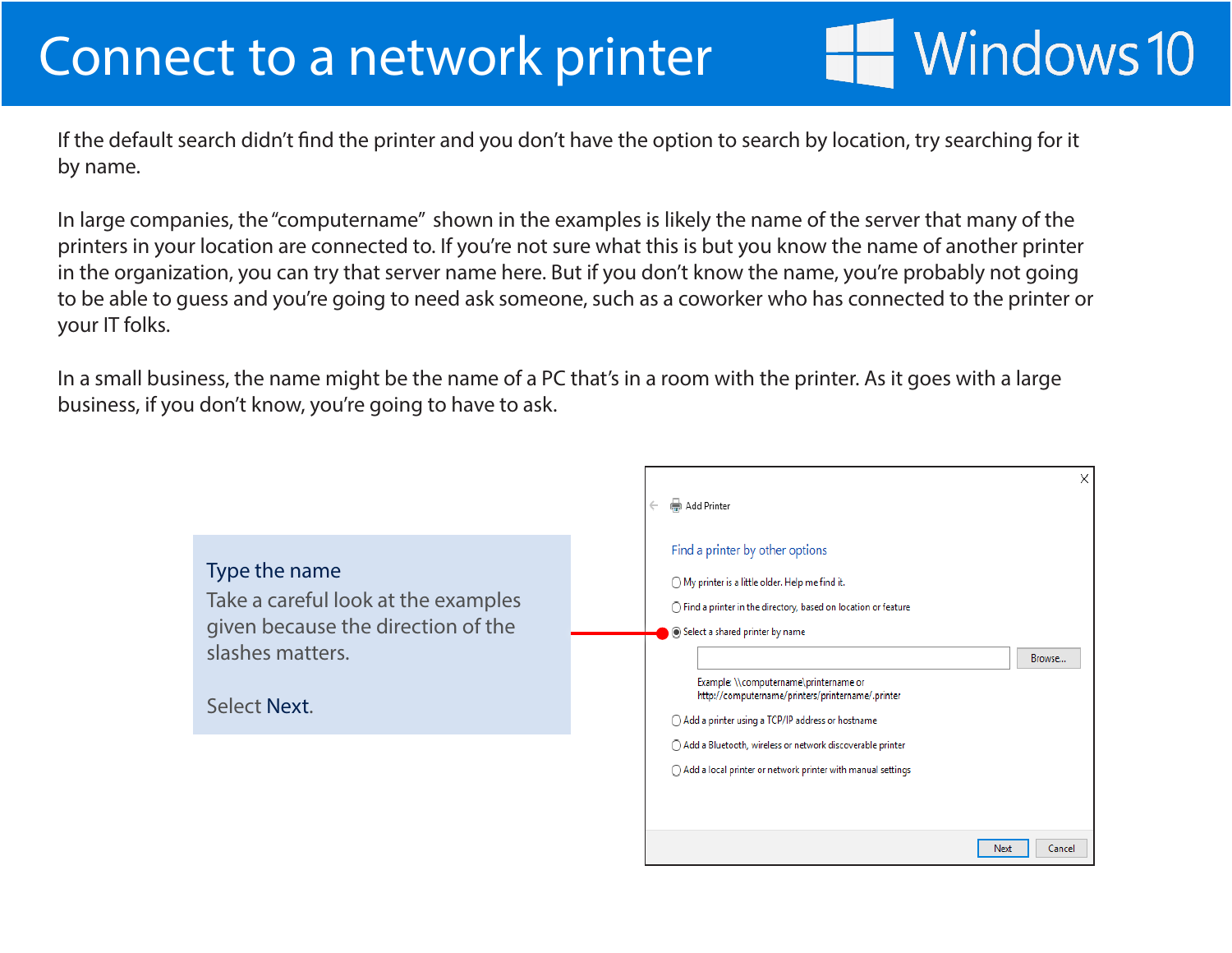If you're in a medium or large business and nothing has worked so far, it's likely that you're going to have to contact your IT department and ask for help. If their response is to give you only the printer's IP address (or hostname) to go on, that's OK—they're actually being really helpful—because you'll just need to paste it into a box and you're done.

Windows 10

|                           | Add Printer<br>$\leftarrow$                                                                                                                                                                                                                                                              | $\times$ |
|---------------------------|------------------------------------------------------------------------------------------------------------------------------------------------------------------------------------------------------------------------------------------------------------------------------------------|----------|
|                           | Find a printer by other options<br>◯ My printer is a little older. Help me find it.<br>$\bigcirc$ Find a printer in the directory, based on location or feature<br>◯ Select a shared printer by name<br>Browse                                                                           |          |
| Select this and then Next | Example: \\computername\printername or<br>http://computername/printers/printername/.printer<br>Add a printer using a TCP/IP address or hostname<br>○ Add a Bluetooth, wireless or network discoverable printer<br>$\bigcirc$ Add a local printer or network printer with manual settings |          |
|                           | Next<br>Cancel                                                                                                                                                                                                                                                                           |          |

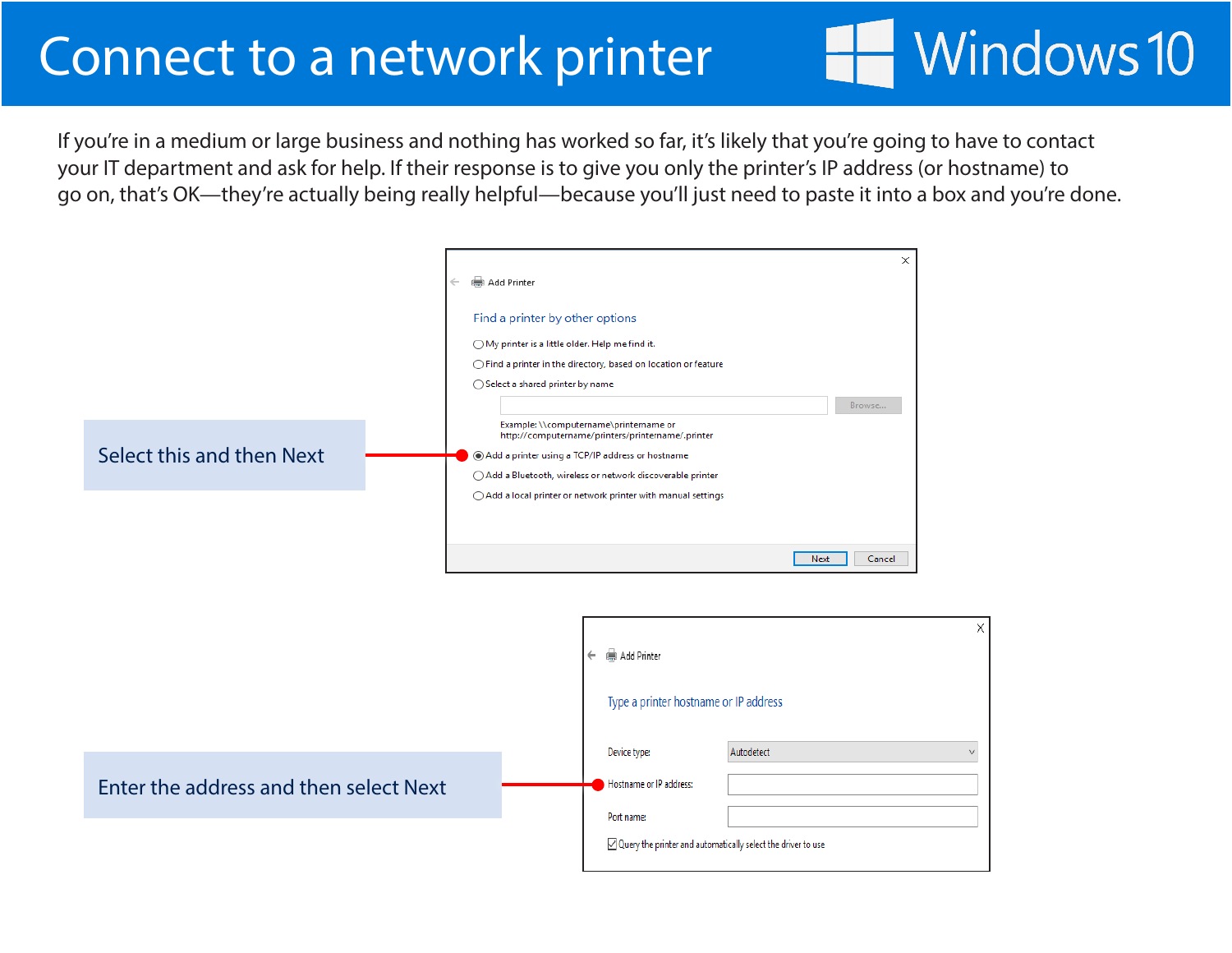A small- or medium-size business might have a Bluetooth wireless network printer. If you know that your office has a wireless printer, do this:

> × (第4 Add Printer Find a printer by other options ◯ My printer is a little older. Help me find it. ◯ Find a printer in the directory, based on location or feature  $\bigcirc$  Select a shared printer by name Browse... Example: \\computername\printername or http://computername/printers/printername/.printer  $\bigcirc$  Add a printer using a TCP/IP address or hostname Add a Bluetooth, wireless or network discoverable printer  $\bigcirc$  Add a local printer or network printer with manual settings Next Cancel

**Windows 10** 

Select this and then Next You'll kick off a search for wireless printers that you

can then select and try to

connect to.